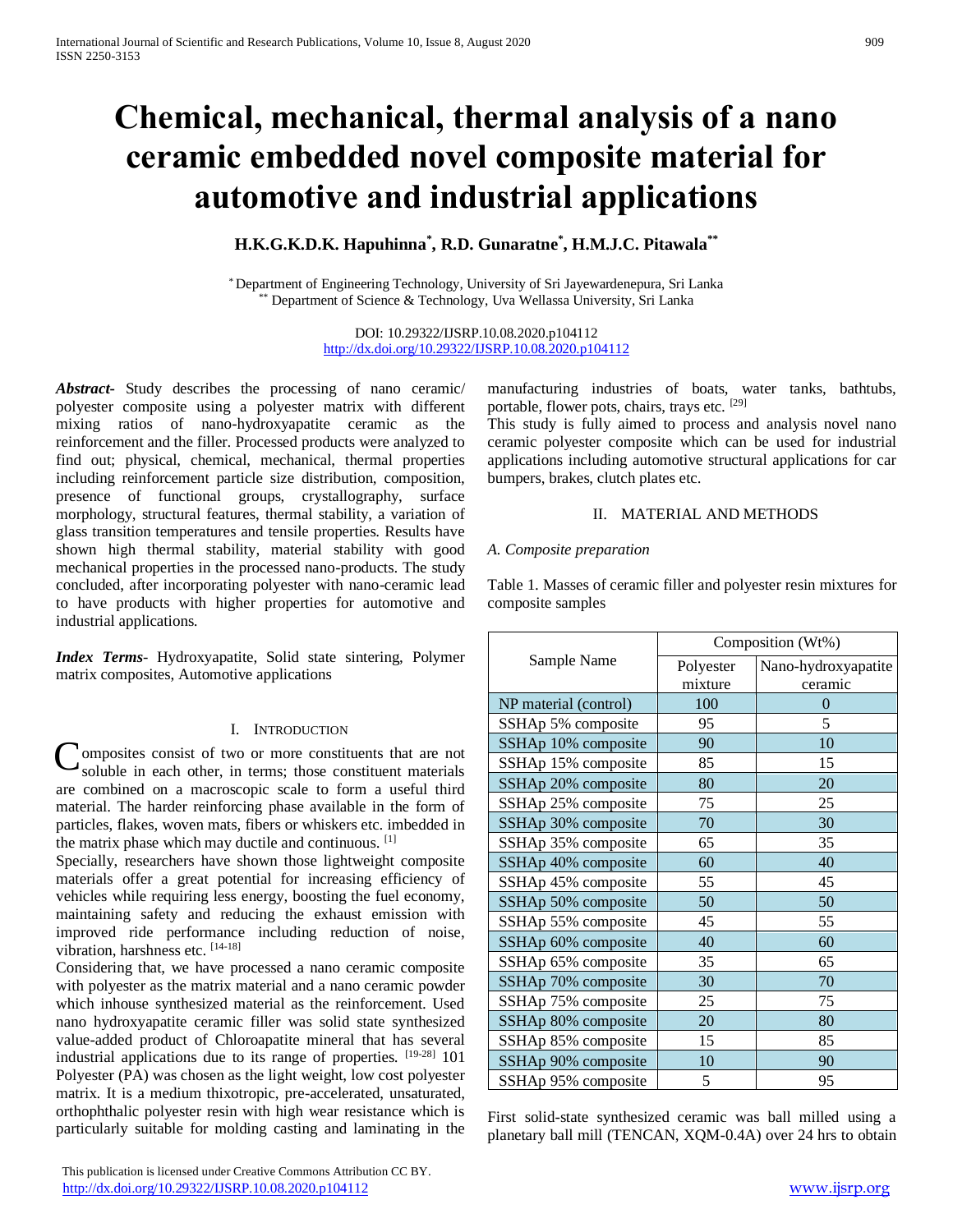more fine particles. Resulted nano-hydroxyapatite powder was taken as the ceramic filler material. [19, 20]

Next masses of the filler and polyester resin mixture were mixed according Table 1 below to process the series of nano-ceramic incorporated polyester composite samples.

The masses of the 101PA, unsaturated polyester resin was calculated according to the required volume of cast, the Cobalt naphthalate accelerator and the MEKP, hardener was added as weight % with an amount of 0.05% and 1 % respectively.

Using an overhead stirrer, nearly for 150 rpm stirring rate, weighed amounts of polyester resin, hardener, filler and the catalyst were mixed together thoroughly for nearly 30 minutes at the room temperature continuously and slowly to avoid bubbling during mixing. After that, the mixture was uniformly poured from one corner into the molds until the required level of filling (to avoid bubbles formation which may led to cast damage).

Then the mixture was left in the mold for 24 hrs at room temperature to solidify. Finally, after placing them inside a dryer oven for 48 hrs at (60-75) °C to reveal complete polymerization, best coherency, and to relieve residual stresses; samples were taken out from the molds to do further analysis.

# *B. Composite analysis*

Solid state sintered ball milled hydroxyapatite powder was analyzed under Malvern nano- particle analyzer (MAL1184267) to find out its particle size distribution. Then the NP material, crosslinked pure polyester matrix material without reinforcement was taken as "control" and series of ceramic filler added polyester matrix composites were analyzed with Fourier transform infra-red spectroscopy (Bruker – Alpha [FTIR] spectroscopy) over the region 400–4000 cm<sup>-1</sup> using KBr pellet technique with the resolution of 4  $cm^{-1}$  to obtain composition, mainly the presence of functional groups. Scanning electron microscopy with energy dispersive X-ray spectroscopy (SEM with EDS) (Hitachi SU6600 with AZtec software) was carried out to examine elementary composition, presence of impurities and surface morphology micro/nano structural features of all processed composites. Also, the sample mixtures of all new nano-hydroxyapatite ceramic polyester composites were studied using X-ray diffractometer (Rigaku – Ultima. IV diffractometer) in reflection mode with CuKα1: 0.154 nm radiation, scanned speed of 1.5° min<sup>-1</sup> within 15°–80° ranged angles as 2θ values to determine their crystallographic phases. Differential scanning colorimetry was done for the processed composites using DSC PT1000 (DSC\_A\_7016\_17\_0) instrument with N environment, 100  $^{\circ}$ C min<sup>-1</sup> heating rate up to 650  $^{\circ}$ C maximum temperature to find out their variation of glass transition temperatures (Tg values). After that, Thermo gravimetric analysis (TGA) was done only for contro, SSHAp 15% and SSHAp 50% composite samples using a thermal analyzer (SDT Q600) with N environment, 20 °C min−1 heating rate and 1450 °C maximum temperature to find out the thermal stability of composite with the addition of filler. At last, Tensile test was performed at room temperature using Tensile Strength Tester (Testometric M500- 50CT) for all composite samples including control to find out best mixing ratio of filler and the polyester matrix having highest tensile properties. For that, ASTM E 8/E 8M - 08 standard sample specimens were used.

## III. RESULTS AND DISCUSSION

# *A. Nano particle Analysis*

Particle analysis was performed for hydroxyapatite ceramic filler samples to find out its distribution of size. Results have shown diameter of filler particle, distributed around average value of 419.7 nm with a standard deviation of 56.85 nm. It has proven that the filler particles in nano meter range which tend to be in spherical shape.

# *B. EDS Analysis*

Table 2. Comparison of EDS results between NP material, SSHAp 15% and SSHAp 50% composites

|           | NP material |           | SSHAp 15% |           | SSHAp 50% |           |
|-----------|-------------|-----------|-----------|-----------|-----------|-----------|
| Element % |             |           | composite |           | composite |           |
|           | Avg         | <b>SD</b> | Avg       | <b>SD</b> | Avg       | <b>SD</b> |
| C         | 76.9        | 0.91      | 65.4      | 0.31      | 66.7      | 0.42      |
| O         | 22.8        | 1.01      | 33.7      | 0.65      | 32.4      | 0.73      |
| Ca        |             |           | 0.6       | 0.25      | 0.6       | 0.22      |
| P         |             |           | 0.2       | 0.13      | 0.2       | 0.12      |
| Si        | 0.3         | 0.12      | 0.1       |           | 0.1       |           |

Avg - Average value SD - Standard Deviation

As indicated in Table 2 it can be clearly stated that NP material is only comprised of normal polyester resin, hardener and accelerator consists of C, O and Si elements. Comparing it's result with SSHAp 15% and SSHAp 50% polyester composites results show that; after the addition of nano-hydroxyapatite as the ceramic filler, Ca and P elements have added to the polyester composites. Also, Avg and the SD values describe that the repetition of values is more consistent.

# *C. FTIR analysis*

According to the Figure 1; all ceramic added polyester composites consists of 560  $cm^{-1}$ , 640  $cm^{-1}$ , 963 $cm^{-1}$ , 1028  $cm^{-1}$  $1,1110$  cm<sup>-1</sup> and 3572 cm<sup>-1</sup> peaks related to the hydroxyapatite ceramic. That may occur with the addition of ceramic filler. Further the 560 cm<sup>-1</sup>, 640 cm<sup>-1</sup>, 963 cm<sup>-1</sup>, 1110 cm<sup>-1</sup> and 1028 cm<sup>-</sup> <sup>1</sup> peaks related with the presence of  $PO<sub>4</sub><sup>-3</sup>$  groups and the 3572 cm-1 peak exhibits the characteristic OH- peak in the hydroxyapatite.

Also, some peaks nearly 1117 cm<sup>-1</sup>, 1286 cm<sup>-1</sup>, 1726 cm<sup>-1</sup> and 2986 cm-1 can be found within NP material as well as in all ceramic filler added polyester composites. Those peaks directly related to the polyester group of the mixture. Normally, 1117 cm-<sup>1</sup>, 1286 cm<sup>-1</sup>, 1726 cm<sup>-1</sup> and 2986 cm<sup>-1</sup> related with the C-O, C=O and C-H (alkyl) stretches accordingly. [19, 20]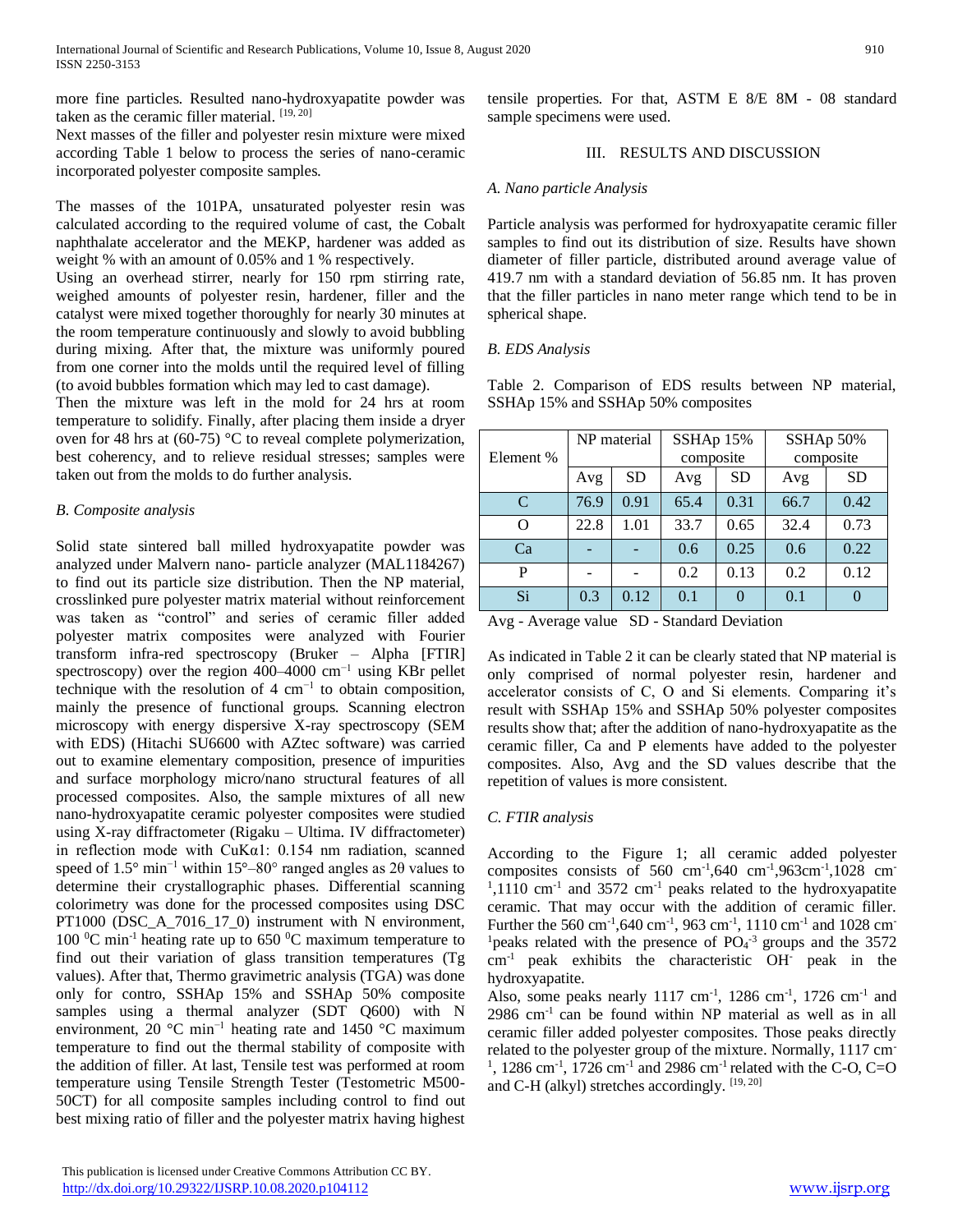

Figure 1. Resulted FTIR curves for processed composites

*D. XRD analysis* 



Figure 2. Resulted XRD patterns for processed composites

As mentioned in the Figure 2, when consider (a) - (j) peaks which are mentioned in the resulted XRD patterns for processed ceramic polyester composites apart from NP material related to the 002, 210, 211, 112, 300, 202, 310, 222, 213 and 004 crystallographic phases of hexagonal hydroxyapatite ceramic filler in order. Both peaks which occurred in the processed ceramic polyester composites as well as the NP material may occur due to the polyester. Also considering the XRD pattern it can be concluded that the processed composites contain crystalline properties. [19, 20]

#### *E. DSC analysis and Tensile test*

Table 3 & Figure 3 have shown; with the addition of ceramic up to 15%, processed composites' Tg values have increased due to

 This publication is licensed under Creative Commons Attribution CC BY. <http://dx.doi.org/10.29322/IJSRP.10.08.2020.p104112> [www.ijsrp.org](http://ijsrp.org/)

the increasement of crosslinked density or with the increasement of number of cross links between polyester molecules and internal heat transfer.[30] As that, tensile strength /mechanical and thermal properties of the composites are increased parallelly. With the excess addition of ceramic than 15% Tg value has decreased that may sue to the free volume occupied, agglomerations and the sample degradation etc. The highest average value for tensile strength can be found within SSHAp 15% composite samples. Therefore, it can be concluded 15% ceramic filler added polyester composites is the best mixing ratio.

|            |  |  |  |  | Table 3. DSC and Tensile analyzed results for all processed |
|------------|--|--|--|--|-------------------------------------------------------------|
| composites |  |  |  |  |                                                             |

| Sample Name           | Glass<br>transition       | Maximum Tensile<br>Strength $\sigma_{Max}$ (MPa) |                    |  |
|-----------------------|---------------------------|--------------------------------------------------|--------------------|--|
|                       | temperature<br>Tg $(^0C)$ | Avg value                                        | <b>SD</b><br>value |  |
| NP material (control) | 72.5                      | 14.3                                             | 0.08               |  |
| SSHAp 5% composite    | 74.9                      | 14.1                                             | 0.79               |  |
| SSHAp 10% composite   | 75.8                      | 13.5                                             | 0.83               |  |
| SSHAp 15% composite   | 77.9                      | 18.7                                             | 1.25               |  |
| SSHAp 20% composite   | 76.7                      | 15.6                                             | 1.84               |  |
| SSHAp 30% composite   | 74.8                      | 12.7                                             | 1.15               |  |
| SSHAp 40% composite   | 70.0                      | 10.4                                             | 0.76               |  |
| SSHAp 50% composite   | 71.9                      | 5.9                                              | 1.17               |  |
| SSHAp 60% composite   | 71.7                      | 9.2                                              | 1.23               |  |
| SSHAp 70% composite   | 68.9                      | 3.8                                              | 0.98               |  |

#### Avg -Average value SD-Standard Deviation

\*\*\* 80%, 85%, 90% and 95% ceramic filler added polyester composites are too much brittle. Therefore, there DSC and Tensile results have not included in the table.



Figure 3. Comparison of Tg and  $\sigma_{\text{Max}}$  values of processed composites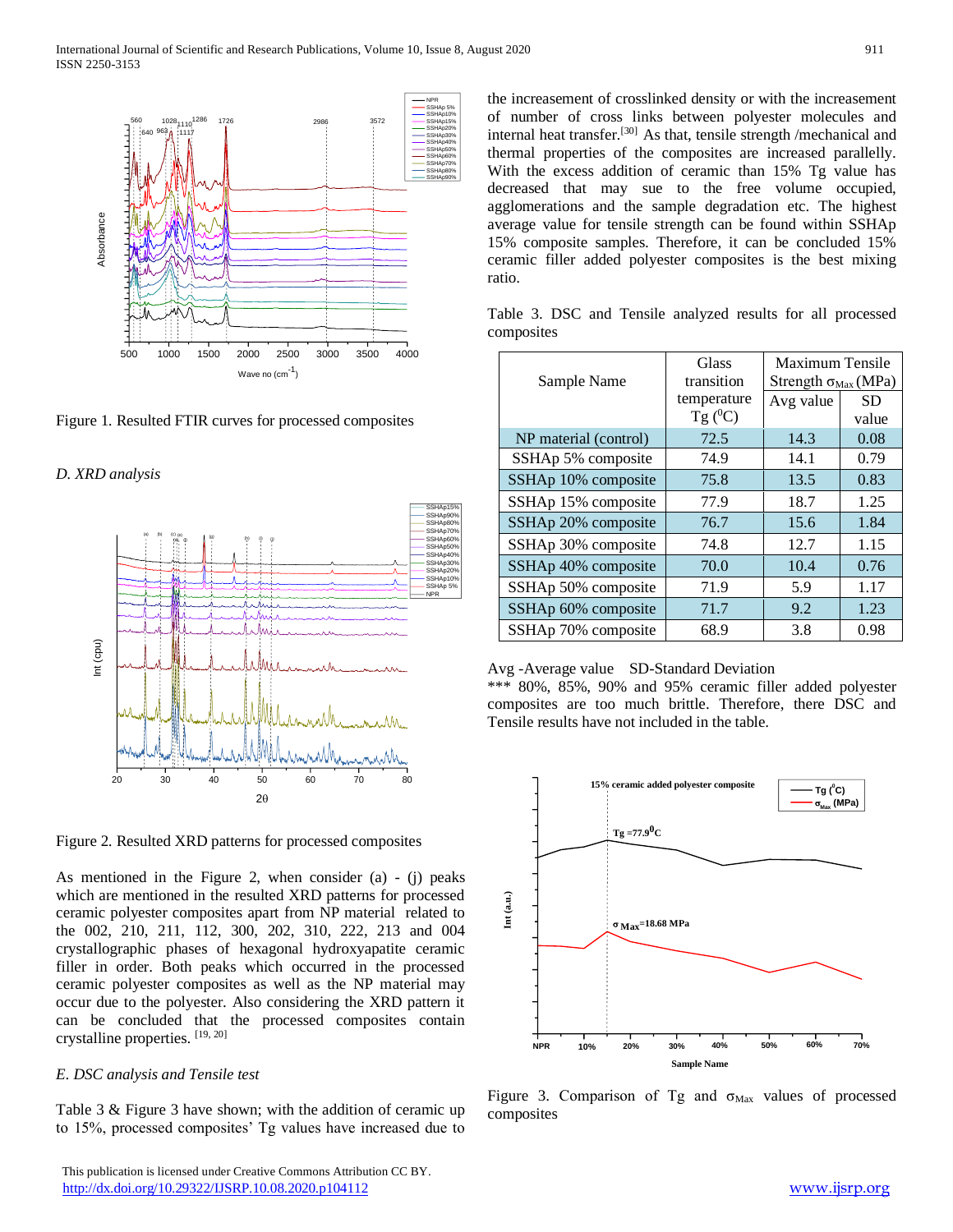International Journal of Scientific and Research Publications, Volume 10, Issue 8, August 2020 912 ISSN 2250-3153

# *F. TGA analysis*



Figure 4. Comparison of TGA results between NP material, SSHAp 15% and SSHAp 50% composites

Similar pattern of weight loss can be found within all three curves in the Figure 4. With the addition of hydroxyapatite ceramic filler, composites overall weight loss has decreased than the control, which may occur due to higher heat absorbance of hydroxyapatite ceramic than the polyester. Therefore, it can be concluded that amount of weight loss of control has reduced after incorporating nano hydroxyapatite ceramic as the reinforcement as well as the filler and the ceramic filler added polyester composites perform good thermal stability and good material stability in nature and applications than the pure crosslinked polyester material without reinforcement.

#### *G. SEM analysis*

Considering Figure 5-8 SEM images of all processed composites; 100k images have shown that all composites have unique continuous surface in the 500nm range. Those images contain boundaries or cracks that may occur due to the gold coating of samples while analyzing samples under the SEM. When examine the 5k images; they have clearly exhibited that free volume has reduced with the addition of nano ceramic filler within SSHAp 15% and SSHAp 50% samples and with the excess addition of nano ceramic filler, sample lead to have some porous structure which improve the brittleness of structure as shown in SSHAp 90%. Those results coincided with the Tensile & DSC results as well.



Figure 5. SEM images of NP material; 10kv, (c)5k (d)100k



Figure 6. SEM images of SSHAp 15% composite; 10kv, (e)5k (f)100k



Figure 7. SEM images of SSHAp 50% composite; 10kv, (g)5k (h) 100k



Figure 8. SEM images of SSHAp 90% composite; 10kv, (i)5k (j)100k

#### IV. CONCLUSION

Finally, the study concludes that processed nano-hydroxyapatite ceramic filler added polyester composites can be used for automotive applications such as car bumpers, brake pads/liners, internal and external structural parts etc. Also, it can be used for other industrial applications such as for structural parts in building constructions, bridge repairing, for sports ware - cricket baseball etc. <sup>[31,32]</sup> considering its better tensile properties good material stability and thermal stability in nature than the pure polyester crosslinked material without reinforcement.

Hydroxyapatite ceramic has a higher melting point nearly 1670  $\rm{^{0}C}$  and with that it's ability of absorbing more heat energy lead to process nano-hydroxyapatite incorporated polyester composites with better thermal and material properties than the pure polyester resin. Amongst them SSHAp 15% composite has shown highest Tg value and higher tensile properties. At, 15% Hydroxyapatite nano-composite has increased its crosslink density due to high thermal absorption of nano ceramic with high heat conductivity and higher surface area due to nano particle size; beyond that maximum tensile peek has passed and oxidative degradation starts during fully cured composites.

Resulted nano hydroxyapatite ceramic added polyester composites consisted of unique continuous composite surface and excess addition of ceramic, above 75% increases brittleness. That may occur due to the decrease of free volume, decrease of polyester and ceramic bonding capacity with the addition of ceramic as mentioned in the SEM images. Therefore, excess